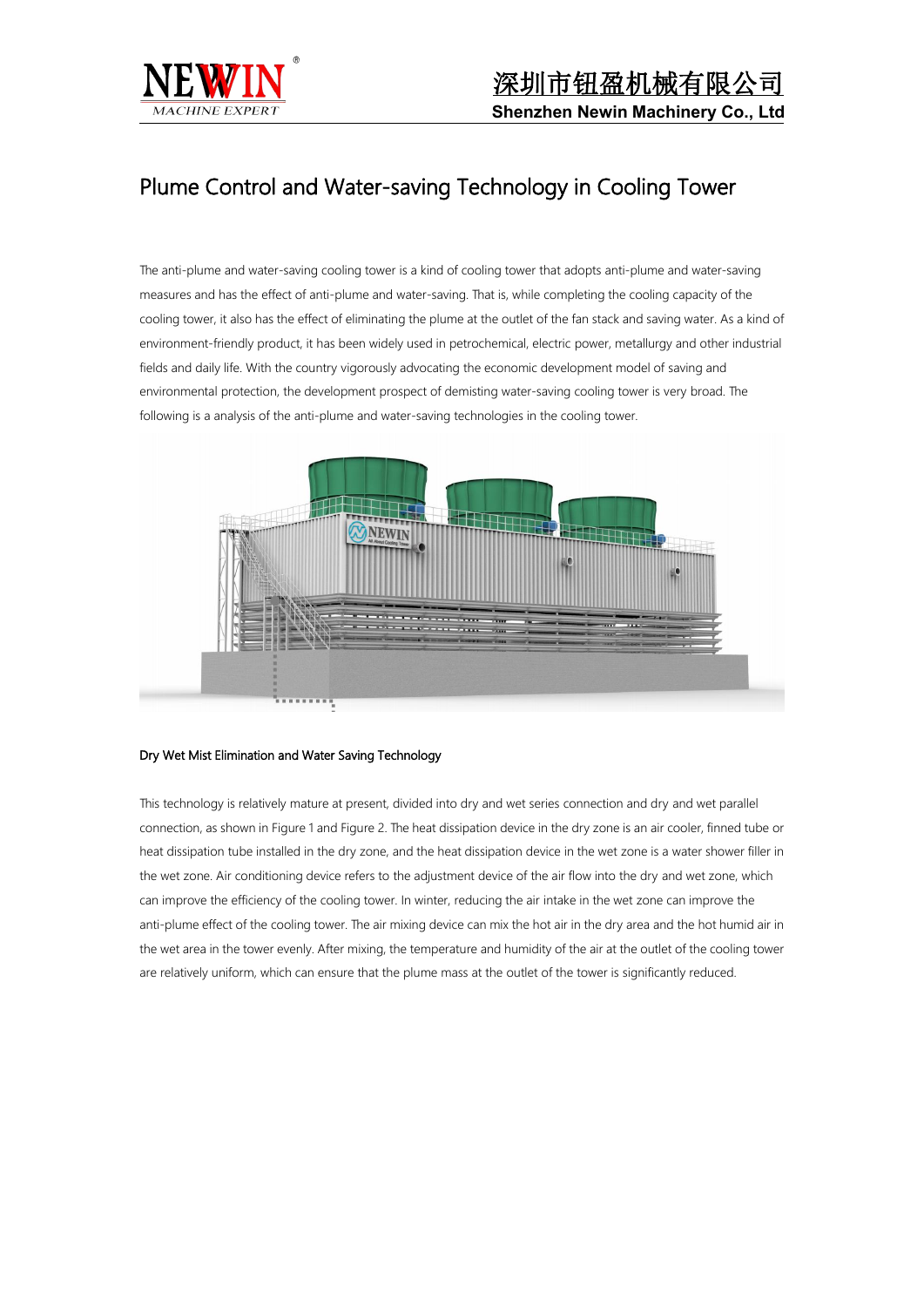



( Figure 1- dry and wet series connection type )

The dry and wet series connection does not need a mixer and air conditioning device, so the structure is simple. But the disadvantage is that the series dry and wet cooling towers always have dry zone air resistance during operation, and the operation cost is high. In addition, because the air flow through the dry and wet zones is the same, when the effect cannot be readjusted by air flow after the heat dissipation area is fixed. On the other hand, dry-type radiators are always in a hot and humid environment and are susceptible to corrosion,



(Figure 2- dry and wet parallel connection type)

Dry wet parallel connection means that the air flow in the dry area and wet area enters the cooling tower independently of each other, and the air after heat exchange is mixed in the tower and then discharged out of the tower. Dry and wet air refers to the relationship between the air flow in the dry zone and the wet zone. The air first enters the wet zone,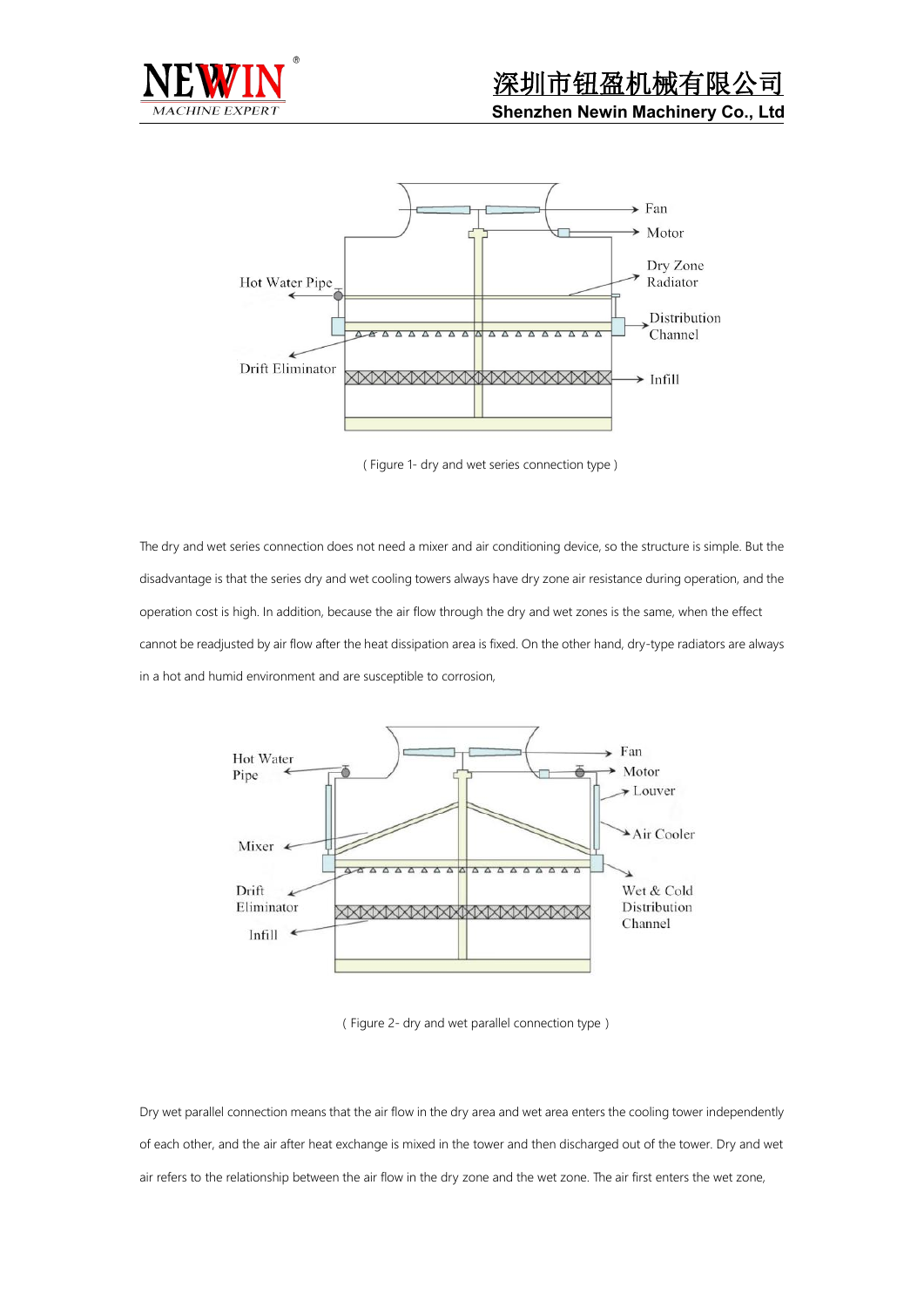

passes through the heat transfer mass, and then enters the dry zone, and then leaves the tower directly after passing through the dry zone.

### Condensing Modular Mist Elimination and Water Saving Technology

This technology is equipped with condensing modules (the condensing module has two layouts of ladder and diamond) and water spray filler, the cold air in the environment and the hot and humid air in the wet area are used for wall-type heat exchange to realize the condensation of the hot and humid air, thereby eliminating plume and saving water. As shown in Figure 3.



(Figure 3- condensing module type)

The specific working principle is: cold air is pumped by the fan from the cold airinlets on the left and right sides of the cooling tower and then into the cold channel of the surface type heat exchanger. The hot and humid air passing through the drift eliminator is also pumped into the hot channel of the wall heat exchanger by the fan. The heat of the hot and humid air is transferred to the surface type heat exchanger in the heat channel by convection, radiation and condensation heat release, then through the heat exchanger to the dry and cold air in the cold channel on the other side by convection and radiation heat exchange. After heat exchange, the temperature and moisture content of the hot and humid air are reduced. The moisture content of the dry and cold air is unchanged, but the temperature increases.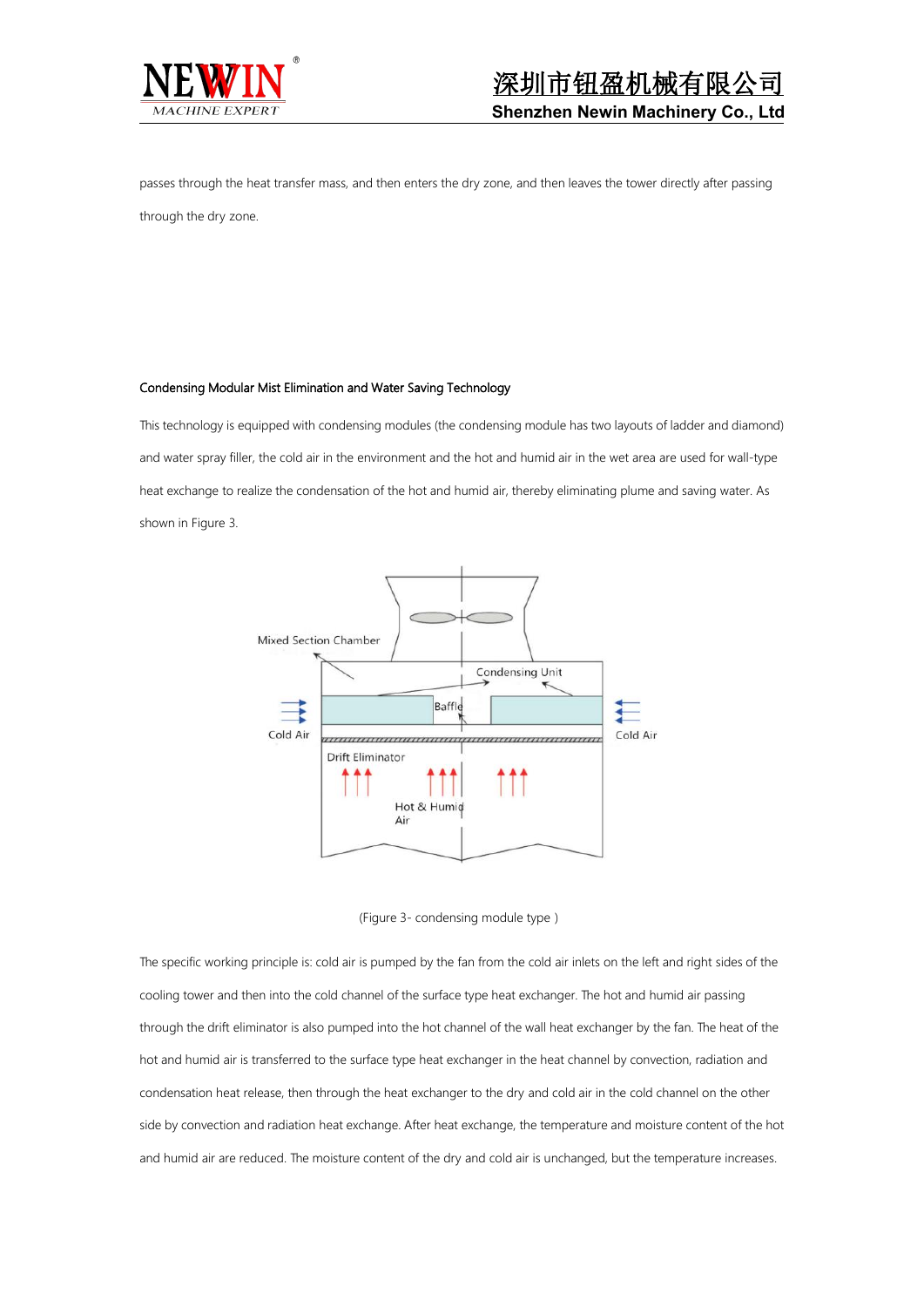

The two streams of air continue to rise above the condensing device, and become unsaturated after being fully mixed and discharged through the air duct.

The above two types of plume elimination and water saving are relatively common at home and abroad because of their relatively stable technology and rich experience. Even if many products are different, they are also an extension of these two technical types. Of course, as far as the plume elimination and water saving technology is concerned, people have never stopped researching it, and there have been other various studies.Table 1 shows the contributions made by many Chinese and foreign scholars in the history of cooling tower development.

| Year | Scholar             | Methods                                                                                                                                                                                                                                                                                                                                                                                                                                                                                                                                                                                                                                                                                                                                                                                                                                                 | Advice                                                                                                                                                                                                                                                                                                                                                                                                              |
|------|---------------------|---------------------------------------------------------------------------------------------------------------------------------------------------------------------------------------------------------------------------------------------------------------------------------------------------------------------------------------------------------------------------------------------------------------------------------------------------------------------------------------------------------------------------------------------------------------------------------------------------------------------------------------------------------------------------------------------------------------------------------------------------------------------------------------------------------------------------------------------------------|---------------------------------------------------------------------------------------------------------------------------------------------------------------------------------------------------------------------------------------------------------------------------------------------------------------------------------------------------------------------------------------------------------------------|
| 1970 | William etc.        | The electric field is used to force the liquid particles in the plume<br>to form a large number of droplets with sufficient mass, so that the<br>droplets can precipitate from the plume under the action of gravity.                                                                                                                                                                                                                                                                                                                                                                                                                                                                                                                                                                                                                                   | This is a physical fog elimination method using electric field<br>Method, the device is complex, and now it is very impractical.                                                                                                                                                                                                                                                                                    |
| 1973 | Donn B.Furlong etc. | Announced a cooling tower that changes the normal exhaust<br>temperature and moisture content in order to control or eliminate the<br>mist plume that may occur when the cooling tower exhaust gas mixes<br>with the atmosphere.                                                                                                                                                                                                                                                                                                                                                                                                                                                                                                                                                                                                                        | At that time, it was a very advanced means of fog elimination,<br>which provided a powerful reference for future generations.<br>But it can't compare with the existing fog elimination methods.                                                                                                                                                                                                                    |
| 2014 | Wang Yue etc.       | A water-saving closed cooling tower is disclosed, and the operation<br>mode can be selected according to the different ambient temperature.<br>When the ambient temperature is lower than 5C, the cooling tower<br>adopts air cooling mode to dissipate and cool the medium in the pipe<br>by entering cold air from the air guide slot and discharging hot air<br>from the air outlet; When the ambient temperature is higher than 5C, it<br>is cooled by water cooling.                                                                                                                                                                                                                                                                                                                                                                               | The cooling tower can dynamically adjust the intensity of heat<br>exchange according to the temperature, greatly improve the<br>efficiency of water resources recycling, and the water-saving<br>effect is obvious.                                                                                                                                                                                                 |
| 2015 | Sang Moo Shin etc.  | Disclosed is a cooling tower with a plume elimination device. The<br>high-temperature cooling water generated by the cooling tower can be<br>converted into low-temperature cooling water through a special<br>structural unit inside the shell, and a special plume generating unit and<br>a plume collecting unit are provided. So as to prevent the production<br>of visible plumes.                                                                                                                                                                                                                                                                                                                                                                                                                                                                 | The defogging effect is obvious, which can well prevent the<br>generation of visible plume, but the structure of the device is<br>complex.                                                                                                                                                                                                                                                                          |
| 2020 | Ritwick Ghosh etc.  | The use of metal mesh to collect water from the fog flow of industrial<br>cooling tower is studied, so as to save water and eliminate fog. The<br>effect of changing the wettability of mesh to change its fog collection<br>is emphatically analyzed. In the literature, orthogonal woven metal<br>mesh (stainless steel grade 304) is placed near the outlet plane of<br>cooling tower, The fog flow is cut off at an angle inclined a to the<br>vertical direction. Through the chemical transformation of the<br>wettability of the metal grid, the fog collection and water collection<br>efficiency of the corresponding metal grid is analyzed through<br>experiments and relevant instruments. It is concluded that the metal<br>grid of HPL-TiO <sub>2</sub> with $15^{\circ}$ installation angle has the best fog<br>elimination performance. | This document studies the combination of inorganic chemistry<br>and cooling tower fog elimination and water saving. The article<br>explores the effect of metal grids on the fog elimination and water<br>collection under the transformation of chemical means and<br>analyzes the feasibility of chemical methods. The direction is<br>very novel, which provides great reference value for follow-up<br>scholars |

Table 1 Other anti-plume methods

## Droplet Capture Technology

The visible plume produced by the cooling tower is a column composed of tiny condensed water droplets. Based on this

mechanism, scholars have also proposed a method of catching plume droplets.

M. G ü rsoy, M.T. Harris and others studied the water droplet capture ability and plume collection ability of plant villi,